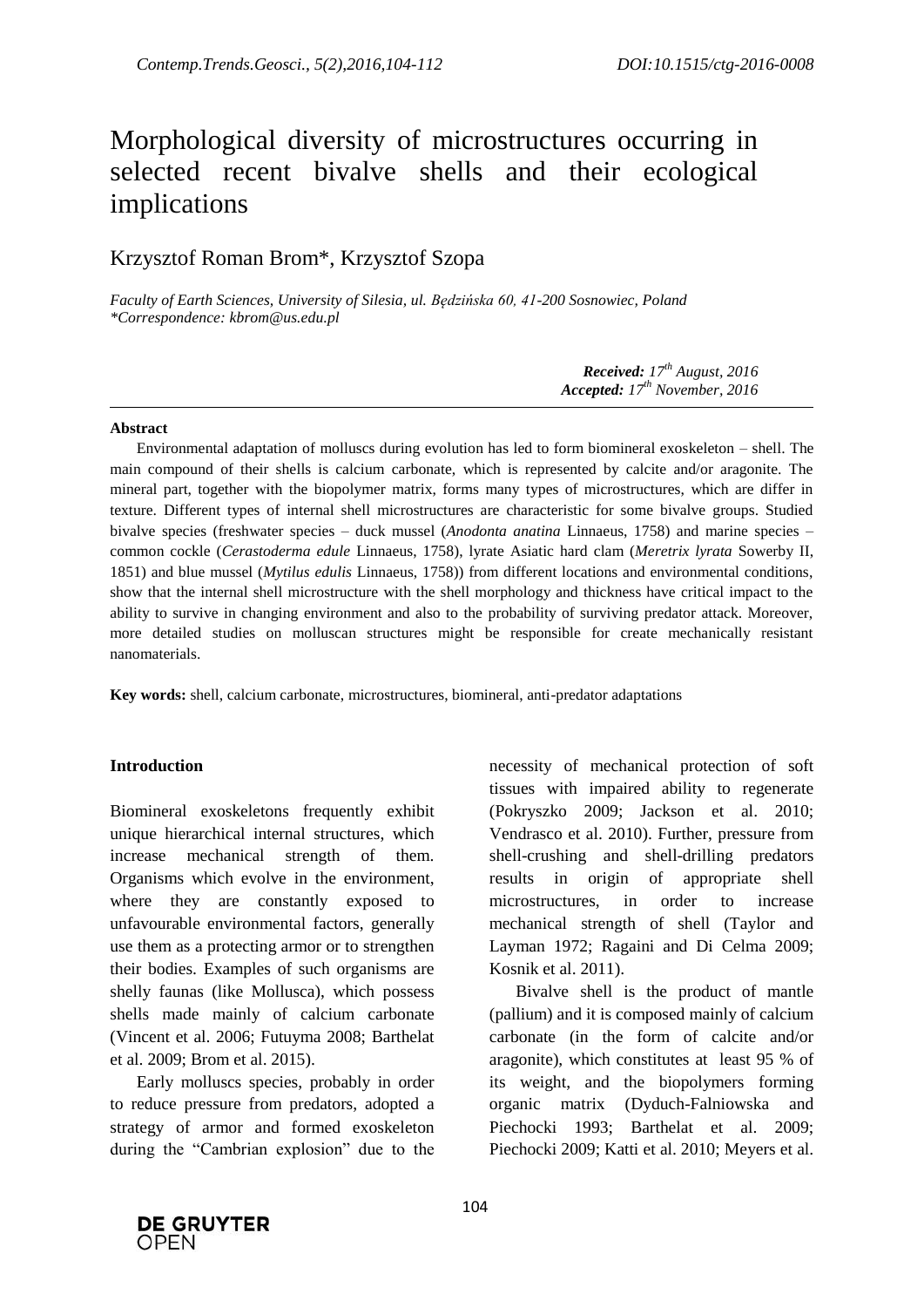2011). It divides into three main layers. The most outer layer, called periostracum, is made mostly of complex protein conchiolin. Next layer – middle (mesostracum) is primarily composed of calcium carbonate crystals. Third, the inner layer (hypostracum) is built by Carich carbonate plates. The first two layers are formed by the edge of the mantle, and the last one by the entire surface of epithelial tissue (Urbański 1989; Dyduch-Falinowski and Piechocki 1993; Jura 2005; de Paula and Silveira 2009; Piechocki 2009). Morphology, structure and other adaptations of bivalve molluscs have critical impact on ability to survive in constantly changing environment and also to increase the probability of surviving predator attack (Vermeij 1977, 1987).

The main aim of this paper is to describe the morphological diversity of microstructures present in the studied shells of some selected recent bivalve species. Additionally, the authors attempt answer what is the main function of each identified structures in contexts of anti-predator adaptations.

## **Materials and methods**

The following species of bivalve: 1) duck mussel (*Anodonta anatina* Linnaeus, 1758), 2) common cockle (*Cerastoderma edule* Linnaeus, 1758), 3) lyrate Asiatic hard clam (*Meretrix lyrata* Sowerby II, 1851) and 4) blue mussel (*Mytilus edulis* Linnaeus, 1758), were collected from different locations. All the studied shells were washed and measured (Table 1; Fig. 1). Afterwards, every shell sample (one whole shell for each investigated species) was fractured in order to show the microstructural details. Fractures were made parallel and perpendicular to the umbo-ventral margin axis in the central part of the valves. Both left and the right valves were investigated.

Scanning electron microscope observation, including BSE images and EDS analyses were obtained by using a Philips XL30 ESEM/TMP equipped with EDS (EDAX type Sapphire) detector at the Faculty of Earth Sciences, University of Silesia.

|                           | л.                         |                            | ັ້                               |
|---------------------------|----------------------------|----------------------------|----------------------------------|
| Bivalve species           | Sample<br>collecting place | Shell length measured from | Shell height measured from       |
|                           |                            | umbo to ventral margin     | anterior (foot) end to posterior |
|                           |                            | [mm]                       | $(siphon)$ end $[mm]$            |
|                           |                            |                            |                                  |
| Duck mussel               | Vistula river              | 79                         | 105                              |
| (Anodonta anatina)        | estuary                    |                            |                                  |
| Common cockle             |                            |                            |                                  |
|                           | <b>Baltic Sea</b>          | 49                         | 48                               |
| (Cerastoderma edule)      |                            |                            |                                  |
| Lyrate Asiatic hard clam  | South West                 |                            |                                  |
| (Meretrix lyrata)         | Pacific Ocean              | 38                         | 43                               |
|                           |                            |                            |                                  |
| Blue mussel               | Irish Sea                  | 52                         | 34                               |
| ( <i>Mytilus edulis</i> ) |                            |                            |                                  |
|                           |                            |                            |                                  |

**Tab.1.** Selected macroscopic characteristics of the investigated bivalve including provenance area.

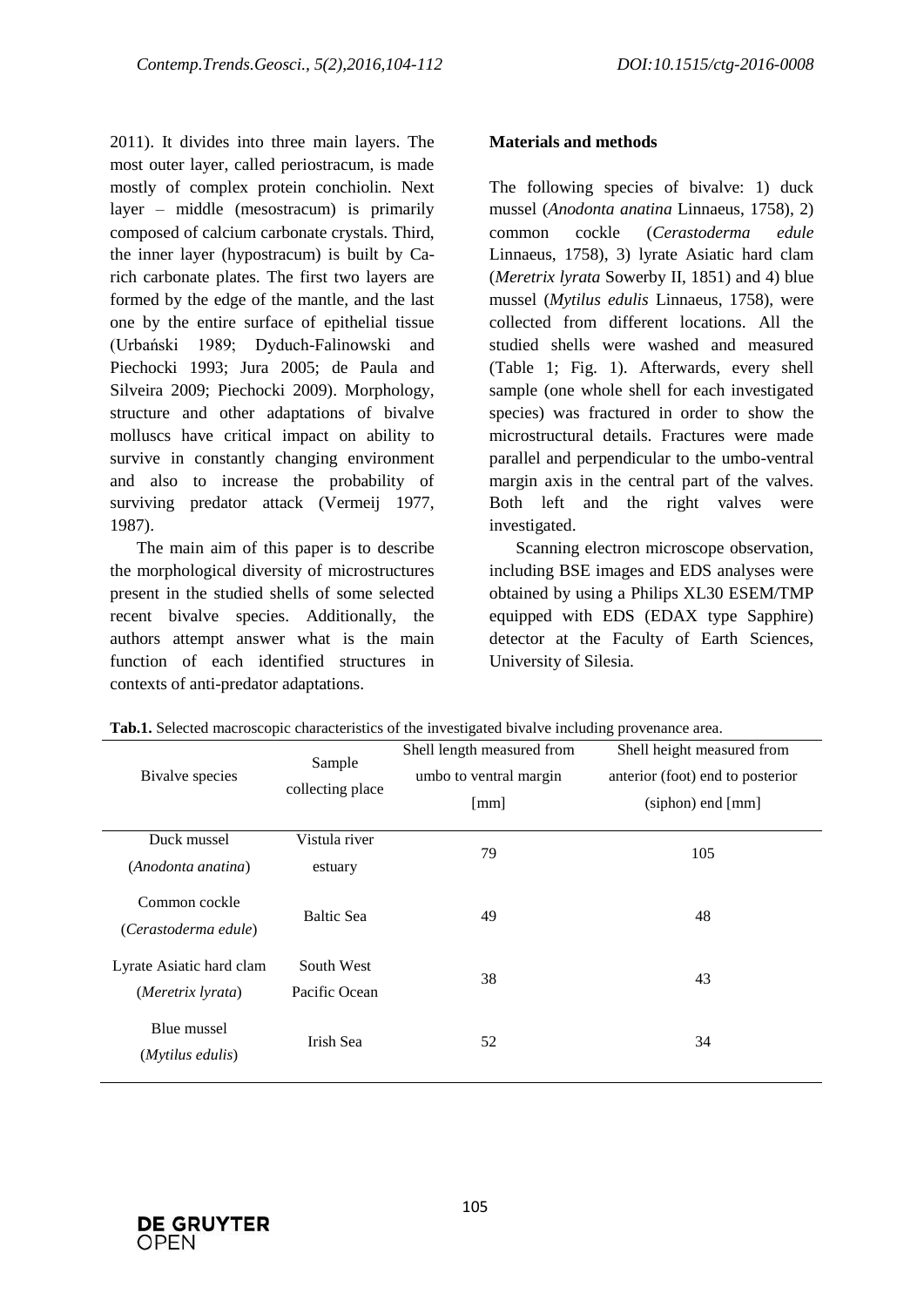

**Fig.1.** General morphology of studied bivalves: A) lyrate Asiatic hard clam (*Meretrix lyrata*), B) common cockle (*Cerastoderma edule*), C) duck mussel (*Anodonta anatina*) and D) blue mussel (*Mytilus edulis*). Scale bar equal to 10 cm.

#### **Results**

#### *Microstructures*

Each of the examined bivalve species is characterized by the presence of different types of microstructures. They were visible in the second (mesostracum) and third (hypostracum) layer. In all studied cases, the shell structures are homogenous in chemical composition, but exhibit various structures. Only in one case (freshwater *A. anatina*), the well visible presence of organic matrix is expressed by biopolymer content in obtained BSE images. All structures were identified according to Grégoire (1972) and also to Carter et al. (2013).

#### *Duck mussel* (*Anodonta anatina*)

The first layer – periostracum was especially well visible in *A. anatina*. It is part, conchioline is also forming the organic matrix of the shell within which calcium carbonate is deposited (Fig. 2a). Under the first layer, another duplex structure was found. One part is represented by long carbonate crystal, which forms prisms. The crystals are 0.1 to 0.8 mm long and 50-60 µm wide (Fig. 2). Investigated prism from *A. anatina* shell have a polygonal joint pattern both in the contact zone with periostracum and the most internal layer socalled nacreous layer, columnar nacre type (Fig. 2b - lower part). The last part is built by numerous  $(\leq 1 \text{ µm})$  thin carbonate plates.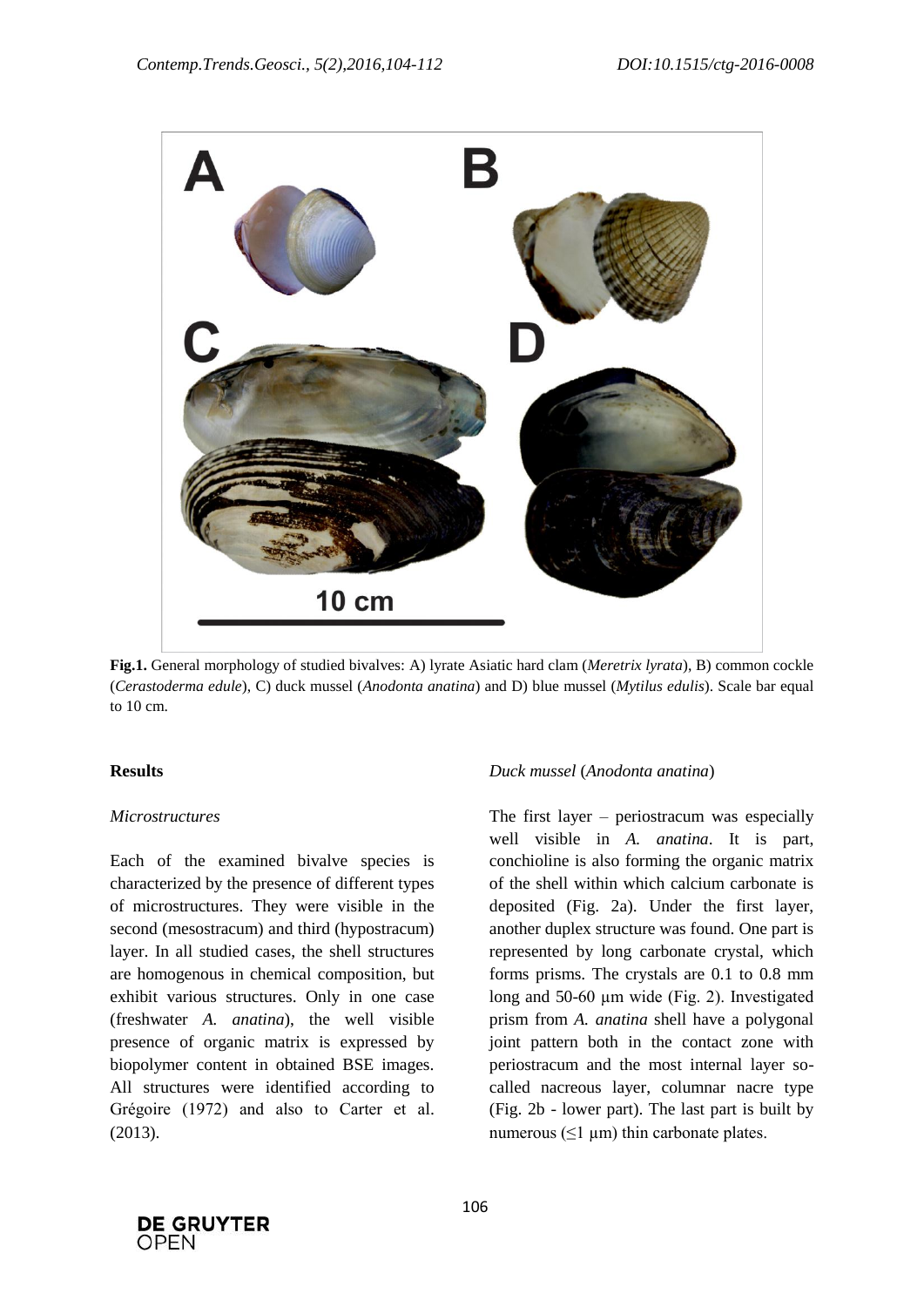

**Fig.2.** BSE images of microstructures in *A. anatina* (A-B)*. A. anatina* is characterized by two, well visible layers. Outer part of the shell is cover by periostracum layer, under it the bases of prismatic structure crystals are present (A). Side view of prismatic structure and Ca-rich carbonaceous plates of "columnar nacre" hypostracum are also visible (B).

#### *Common cockle* (*Cerastoderma edule*)

*C. edule* has a shell composed of a homogeneous outer layer (Fig. 3a), while the lower layer is formed by fiber-like carbonate crystals (Fig. 3b). This part show massive fabric comprising closely packed fiber-like calcium carbonate crystals less than 1 µm in size, without any pores visible both macroscopically and microscopically.

#### *Lyrate Asiatic hard clam* (*Meretrix lyrata*)

Duplex structure was noticed in *M. lyrata*. The upper part is built by layered part (foliated structure), where a single carbonate layer may reach up to  $<<5 \mu m$  in thickness (Fig. 4a). Crossed lamellar structure forms the lower part of the shell and is characterized by occurrence of large number of the thicker first order lamellae (from a few up to  $10 \mu m$ ) than the previously ones (Fig. 4b).

#### *Blue mussel* (*Mytilus edulis*)

The inner layer of *M. edulis* shell has two well visible microstructers. The most upper layer is composed by platy carbonate crystal (foliated structure). The crystal thickness reaches up

tens of micrometers (Fig. 5a). Sporadically, small pores with c.a. 1-2 um in diameter are noted. Below the first layer a prismatic structure is presented (Fig. 5b). It is composed of well elongated carbonate crystals. They are  $>200 \mu m$  long and show sharp fiber-like forms with the aspect ratios <400:1. This structure is referred to fibrous prismatic structure, not the same as in case of simple prismatic structure in *A. anatina* (see below).

#### **Discussion**

Mechanical strength of the animal exoskeleton, including molluscs shells, determines their ability to survive under changing physicochemical and biological environmental conditions. According to many authors, the origin of shells in the Conchifera was probably due to the necessity of mechanical protection of body from durophagous predators. Bivalve molluscs by developing exoskeleton (shell) established a suitable protection against predators (eg. Barthelat al. 2009; Piechocki 2009).

Calcium carbonate builds several types of shell structures, differing in the spatial orientation of crystals in the shell-made layers.

![](_page_3_Picture_14.jpeg)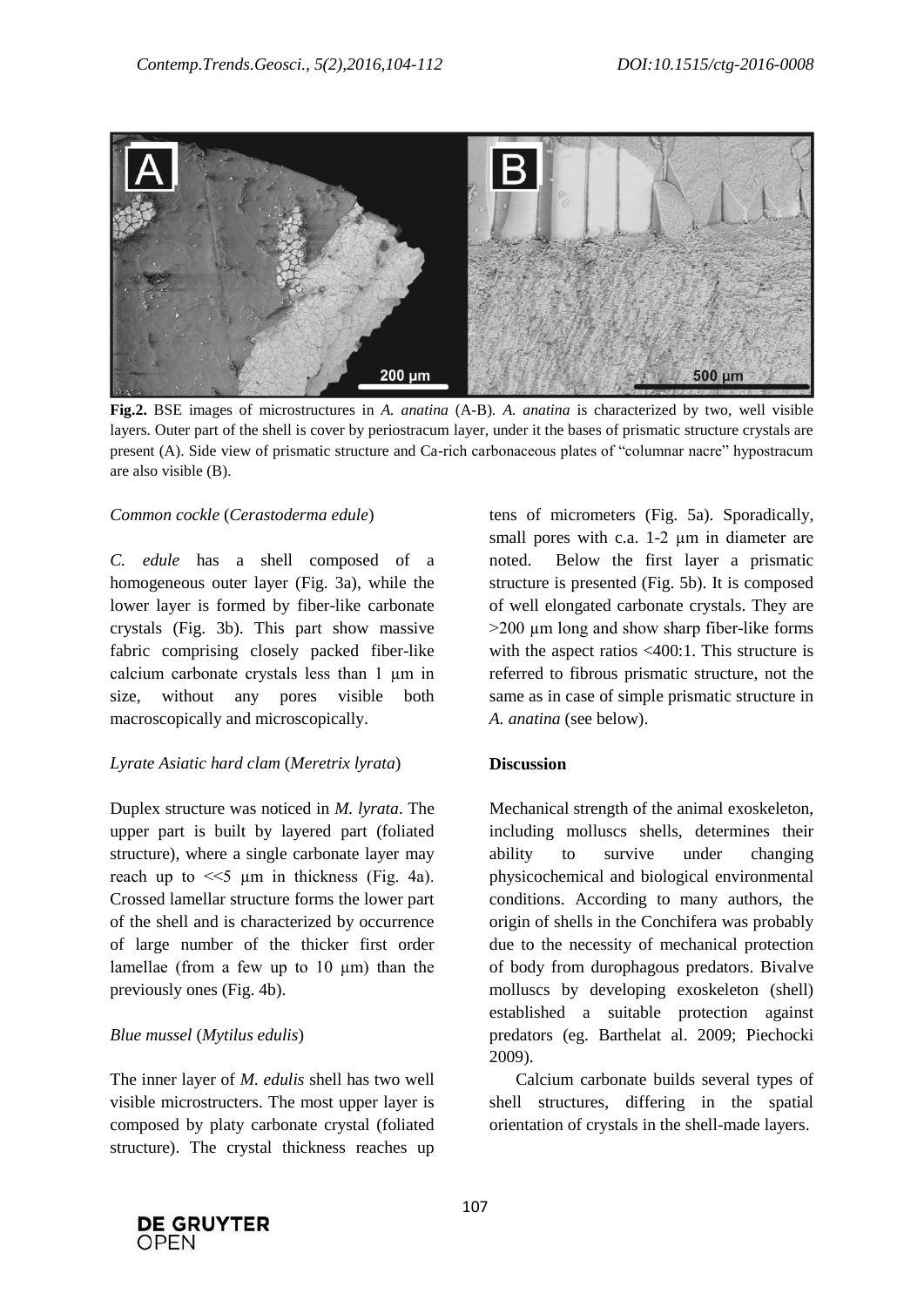![](_page_4_Figure_2.jpeg)

**Fig.3.** BSE images of microstructures in *C. edule* (A-B)*. C. edule* has the shell composed of homogeneous outer layer (A), while the lower part is formed by fiber-like carbonate crystals (B).

![](_page_4_Figure_4.jpeg)

**Fig.4**. BSE images of microstructures in *M. lyrata* (A-B). *M. lyrata* shell has shown duplex structure. The first part is formed by homogenous thin carbonate layer (A). Crossed lamellar structure forms the lower part of the shell (B).

![](_page_4_Figure_6.jpeg)

**Fig.5.** BSE images of microstructures in *M. edulis* (A-B). The most upper layer is composed by platy carbonate crystal (A), below the first layer prismatic structure is presented (B).

This phenomenon leads to difference in mechanical properties of the shell within the various species groups of Mollusca and their resistance to crushing and drilling (Chateigner et al. 2000; Barthelat et al. 2009; Katti et al. 2010). The main layers affecting to the

![](_page_4_Picture_10.jpeg)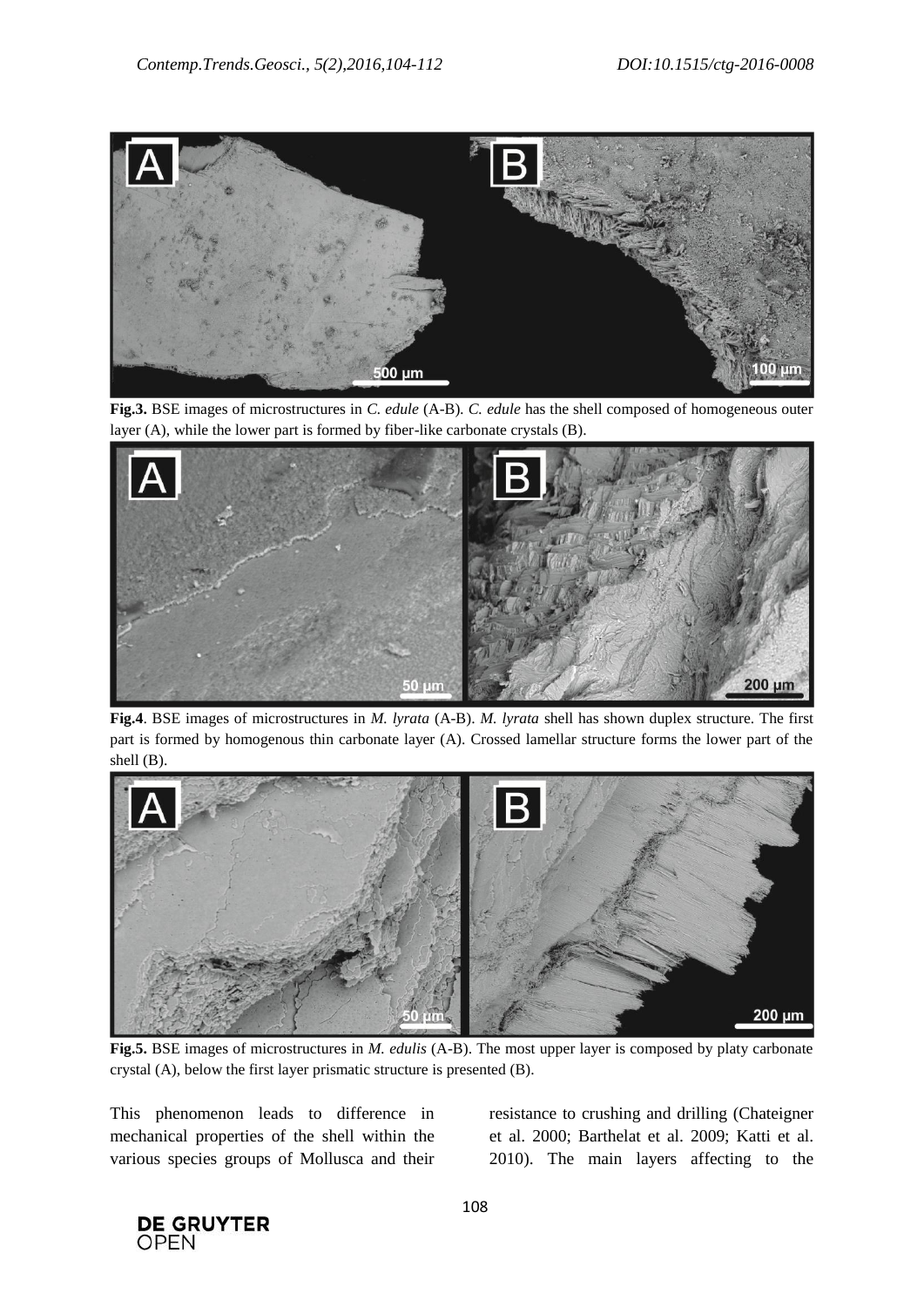mechanical strength are mesostracum and in lesser extent hypostracum. Periostracum layer has the lowest participation in mechanical protection (Harper and Skelton 1993; Ishikawa and Kase 2007). Mesostracum exhibits various crystals orientations in different bivalve species as was shown in this paper.

Differences in the structure of shells are most likely related to the necessity of stronger or lesser mechanical protection of animals and it is also connected with various anti-predator adaptations.

Species like *A. anatina* occur in the some rives of Poland, like Vistula and Oder and lakes, where are exposed to predatory fishes. For this reason, *A. anatina* buried in the mud, makes itself much less accessible to predators. Therefore, *A. anatina* as the main anti-predator adaptation adopted infaunal benthic mode of life (Lewandowski 2004), not strengthening their shell by more durable structures. Although, *A. anatina* exhibit well visible ―columnar nacre‖ hypostracum layer, which is mostly responsible for increasing the flexibility of shells (Barthelat et al. 2009; Katti et al. 2010; Salinas and Kisailus 2013; Brom et al. 2015). The main function of structures occurring in *A. anatina* is probably dissipating the hydrostatic pressure forces. Additionally, *A. anatina* exhibit relatively high level of fertility (Lewandowski 2004).

Species like *C. edule* which occur in the Baltic Sea are not exposed to the increased pressure from predators (Hällfors et al. 1981). *C. edule* also exhibit relatively high level of fertility, making this species one of the most abundant of molluscs in tidal flats in the bays and estuaries of Europe (Poorten and Gofas 2014). Probably that is the reason why even high level of pressure from shelly fauna predators would not lead to the extinction of this species. In this case mechanical strength of its shell also plays a secondary role.

Currently crossed-lammelar structure is considered as one of the most crushingresistant structures which occur in

invertebrates (eg. Sarikaya et al. 1989; Baohua and Gao 2004; Barthelat al. 2009; Chen et al. 2008; Katti et al. 2010). This is probably the reason why this structure is present in molluscs living in environments where there are constantly exposed to the presence of predators, in basins where the trophic webs are most complex. *M. lyrata* is example of species that lives in warm seas of the Pacific and Atlantic Oceans in epipelagic zones, where the number of potential predators is the highest (Piechocki 2009; Huber 2015). Therefore, these species had to form sufficiently tough structure to protect them from crush. The shell of *M. lyrata* also is cover by homogenous structure without pores. Additionally, to avoid attacks by predators it buries in the sea sand or mud, similar like *A. anatina*, so it also belongs to the infaunal benthos animal ecological group (Bernard et al. 1993; Huber 2015). Burrowing in the sea surface and possess durable crossed lamellar structure allows this species to survive in an unfavorable environment. Durable crossed lamellar structure also occur e.g. in *Pecten maximus* (Linnaeus, 1758). Scallops belong to the socalled free lying bivalve molluscs, therefore, they are the most exposed for potential attack (Harper and Skelton 1993; Piechocki 2009; Brom et al. 2016).

The bivalve *M. edulis* represent epifaunal mode of life. It attached to rocks and other hard substrates by strong and elastic threadlike structures called byssal threads, secreted by byssal glands (Thompson 1979). For this reason, it belongs to byssally attached bivalve ecological category (Harper and Skelton 1993). Byssal thread production is also considered as anti-predator adaptations (Cheung et al. 2006; Caro et al. 2008; López et al. 2010), bivalves like Asian green mussel (*Perna viridis,*  Mytilinae) and *Brachidontes variabilis* (also Mytilinae) increased byssal thread production, as well as the thicker and longer byssal threads when they were exposed to shell-crushing crabs. By increasing the strength of byssal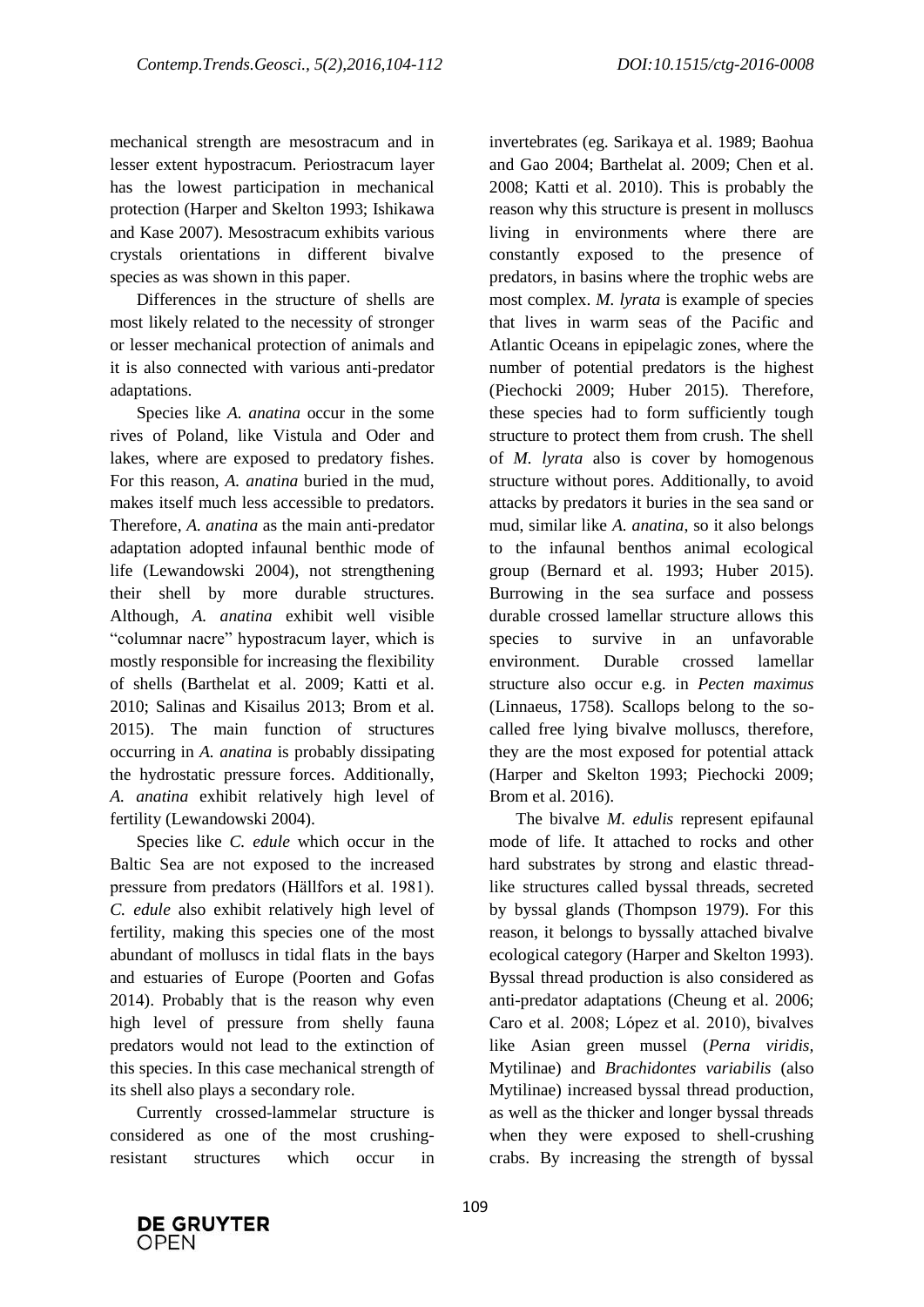attachment as a defensive trait, the chance of being dislodged and consumed by crabs is reduced (Cheung et al. 2006). Prismatic structure occurring in *M. edulis* is not its main adaptation aimed to increasing the chances of survival in case of durophagous attack. It is also not quite as durable as the other structures (Zuschin and Stanton 2001).

### **Conclusions**

Structures which forming bivalve shells exhibit major influence their mechanical strength (eg. Barthelat al. 2009; Harper and Skelton 1993). This strength is critical to the survival of predator attacks and the dissipation of hydrostatic pressure. However, not only shellmade hierarchical structures can be classified as anti-predator adaptations. Additionally, mode of life (eg. infaunal or epifaunal), the level of fertility, occupied environment, ability to active escape and ecological category (like bysally attached bivalves) increase the chance of survival under the unfavorable environmental conditions. Further, there are also other (not described here) defense and survival strategies, like shell thickness, acquired toxicity, enhanced shell ornamentation, camouflage, cemented or borer bivalve mode of life (described further in Harper and Skelton 1993).

Molluscs evolved also by optimized their exoskeleton and by acquiring number of adaptations that currently are carefully studied by bionic engineering scientists. This kind of research is highly promising and endeavor to produce nanomaterials with similar attributes as mollusc shells (eg. Barthelat et al. 2009).

# **Acknowledgement**

The authors are greatly indebted to Dr Łukasz Chajec (University of Silesia) and anonymous reviewer for their constructive comments and helpful suggestions. The project has been financed from the funds of the

Leading National Research Centre (KNOW) received by the Centre for Polar Studies for the period 2014-2018.

# **References**

- Baohua J., Gao H. (2004) Mechanical properties of nanostructure of biological materials. Journal of the Mechanics and Physics of Solids 52, 1963-1990.
- Barthelat F., Rim J.E., Espinosa H.D. (2009) A Review on the Structure and Mechanical Properties of Mollusk Shells. Perspectives on Synthetic Biomimetic Materials. Applied Scanning Probe Methods XIII, Biomimetics and Industrial Applications 17-44.
- Bernard F.R., Cai Y.Y., Morton B. (1993) Catalogue of the living marine bivalve molluscs of China. Hong Kong University Press.
- Brom K.R., Salamon M.A., Skreczko S. (2015) Właściwości strukturalne muszli mięczaków jako inspiracja inżynierii bionicznej. Kosmos 64(2), 365-375.
- Brom K.R., Szopa K., Krzykawski T., Brachaniec T., Salamon M.A. (2016) Antipredator adaptations in a great scallop (*Pecten maximus*) – a palaeontological perspective. Geoscience Records 1(1-2), 16-20, DOI:10.1515/georec-2015-0002
- Caro A.U., Escobar J., Bozinovic F., Navarrete S.A., Castilla J.C. (2008) Phenotypic variability in byssus thread production of intertidal mussels induced by predators with different feeding strategies. Marine Ecology Progress Series 372, 127-134.
- Carter J.G., Bandel K., de Buffrénil V., Carlson S., Castanet J., Dalingwater J., Francillon-Vieillot H., Géraudie J., Meunier F.J., Mutvei H., de Ricqlès A., Sire J.Y., Smith A., Wendt J., Williams A., Zylberberg L. (2013) Glossary of Skeletal Biomineralization. [In:] Skeletal Biomineralization: Patterns, Processes and Evolutionary Trends (ed. J.G. Carter).

![](_page_6_Picture_17.jpeg)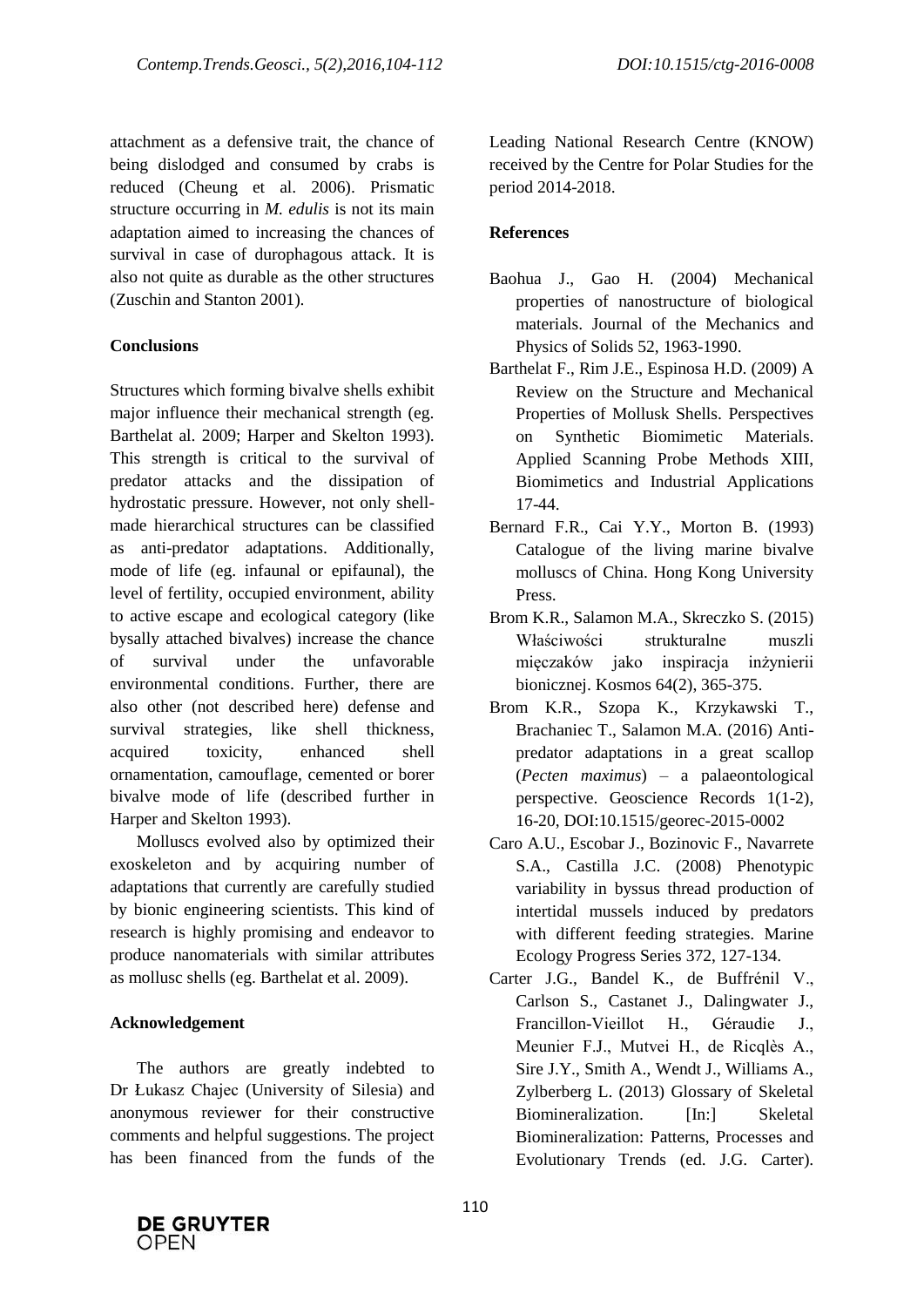American Geophysical Union (Short Courses in Geology Series), Washington, DC, 337-352.

- Chateigner D., Hedegaard C., Wenk H.R. (2000) Mollusc shell microstructures and crystallographic textures. Journal of Structural Geology 22 (11-12), 1723-1735.
- Chen P.Y., Lin A.Y.M., Lin Y.S., Seki Y., Stokes A.G., Peyras J., Olevsky E.A., Meyers M.A., McKittrick J. (2008) Structure and mechanical properties of selected biological materials. Journal of the Mechanical Behavior of Biomedical Materials 1, 208-226.
- Cheung S.G., Luk K.C., Shin P.K.S. (2006) Predator-Labeling Effect on Byssus Production in Marine Mussels *Perna viridis* (L.) and *Brachidontes variabilis* (Krauss). Journal of Chemical Ecology 32(7), 1501-1512.
- Dyduch-Falniowska A., Piechocki A. (1993) Mięczaki (Mollusca) – Małże (Bivalvia). Wydawnictwo Naukowe PWN.
- Futuyma D.J. (2008) Koewolucja: rozwijanie interakcji międzygatunkowych. [In:] Ewolucja (ed. D.J. Futuyma). Wydawnictwa Uniwersytetu Warszawskiego, Warszawa*,* 437-456.
- Grégoire C. (1972) Structure of the molluscan shell. Chemical Zoology 2, 45-102.
- Harper E.M., Skelton P.W. (1993) The Mesozoic marine revolution and epifaunal bivalves. Scripta Geologica, Special Issue 2, 127-153.
- Hällfors G., Niemi Å., Ackefors H., Lassig J., Leppäkoski E. (1981) Biological Oceanography. [In:] The Baltic Sea (ed. A. Voipio). Elsevier Scientific Publishing Company, Amsterdam, 219-274.
- Huber M. (2015) *Meretrix lyrata* (G. B. Sowerby II, 1851) – MolluscaBase, World Register of Marine Species. (Website: accessed 23th June, 2016, http://www.marinespecies.org/aphia.php?p =taxdetails&id=507776).
- Ishikawa M., Kase T. (2007) Multiple predatory drill holes in Cardiolucina (Bivalvia: Lucinidae): Effect of conchiolin sheets in predation. Palaeogeography, Palaeoclimatology, Palaeoecology 254, 508-522.
- Jackson D.J., McDougall C., Woodcroft B., Moase P., Rose R.A., Kube M., Reinhardt R., Rokhsar D.S., Montagnani C., Joubert C., Piquemal D., Degnan B.M. (2010) Parallel evolution of nacre building gene sets in molluscs. Molecular Biology and Evolution 27, 591–608.
- Jura C. (2005) Gromada: małże Bivalvia. [In:] Bezkręgowce - Podstawy morfologii funkcjonalnej, systematyki i filogenezy (ed. C. Jura). Wydawnictwo Naukowe PWN, Warszawa, 673-686.
- Katti K.S., Katti D.R., Mohanty B. (2010) Biomimetic Lessons Learnt from Nacre. [In:] Biomimetics Learning from Nature (ed. A. Mukherjee). InTech Rijeka, Rijeka, 193-216.
- Kosnik M.A., Alroy J., Behrensmeyer A.K., Fürsich F.T., Gastaldo R.A., Kidwell S.M., Kowalewski M., Plotnick, R.M, Rogers R.R., Wagner P.J. (2011) Changes in shell durability of common marine taxa through the Phanerozoic: evidence for biological rather than taphonomic drivers. Paleobiology, 37 (2), 303-331.
- Lewandowski K. (2004) Biuletyn Monitoringu Przyrody 1/2004(5). Główny Inspektoriat Ochrony Środowiska.
- López S., Ferreira C.E., Coutinho R., Rilov G. (2010) Predator-prey interactions in a bioinvasion scenario: differential predation by native predators on two exotic rocky intertidal bivalves. Marine Ecology Progress Series, 403, 101-112.
- Meyers M.A., Chen P.Y., Lopez M.I., Seki Y., Lin A.Y.M. (2011) Biological materials: A materials science approach. Journal of the Mechanical Behavior of Biomedical Materials, 4(5), 626-657.